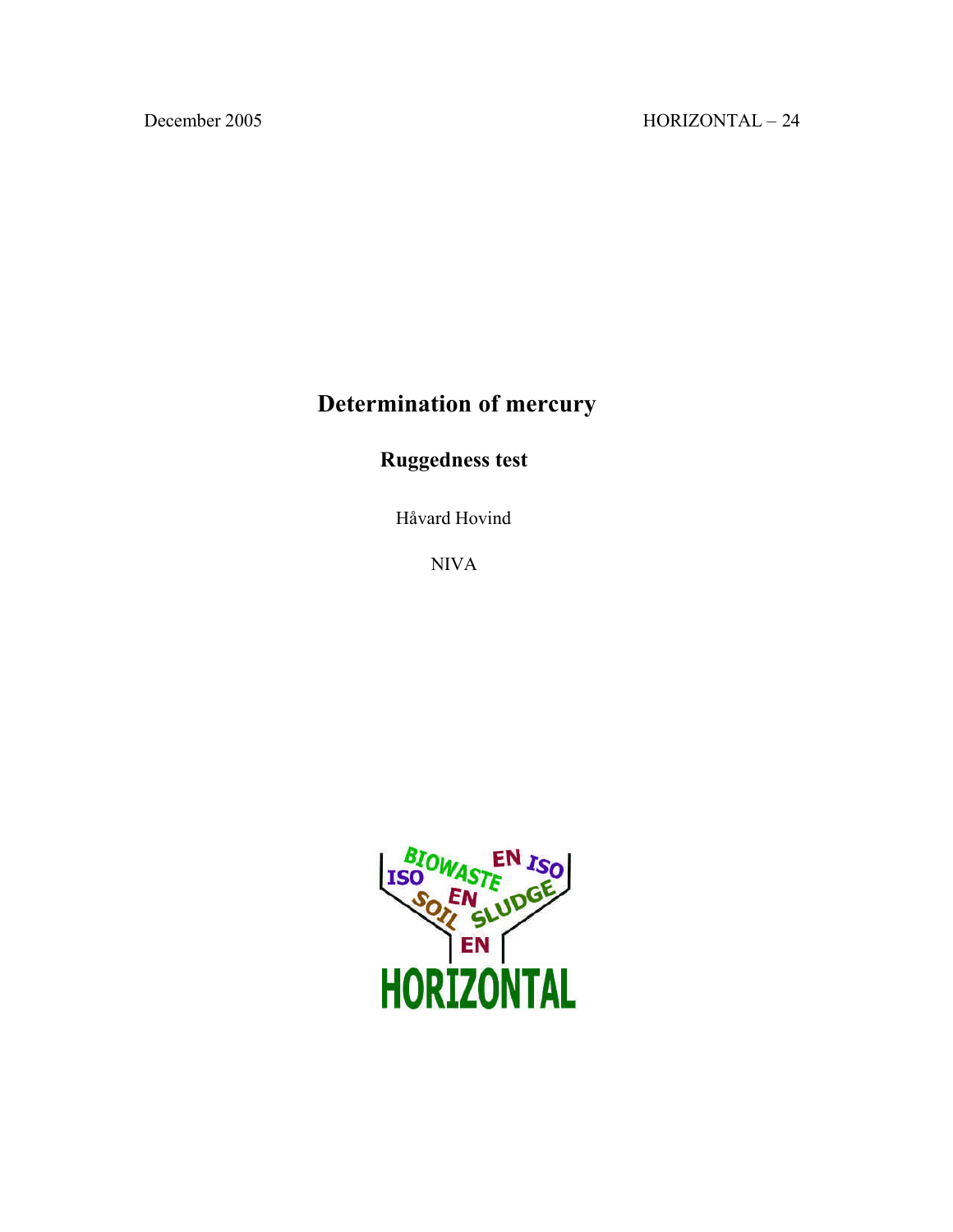## Acknowledgdement

This work has been carried out with financial support from the following EU Member States: UK, Germany, France, Italy, Spain, Nordic countries, Netherlands, Denmark, Austria, EU DG XI and JRC, Ispra.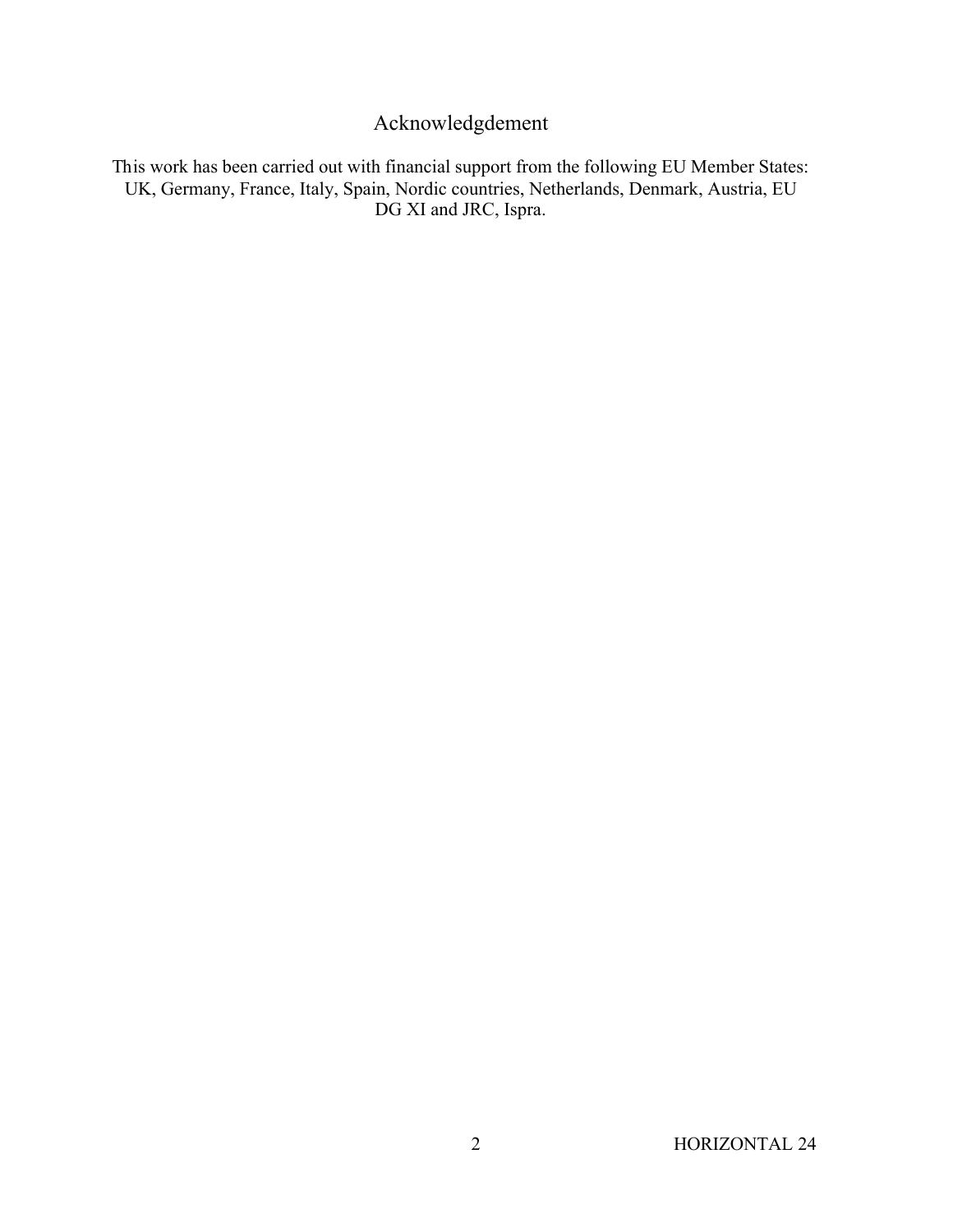# **CONTENTS**

|    | Introduction 5                           |       |
|----|------------------------------------------|-------|
|    |                                          |       |
| 3. | Design of evaluation test $\ldots$ 7     |       |
| 4. | Results and data analysis for the test 8 |       |
| 5. | Conclusion 11                            |       |
| 6  | References                               | $-12$ |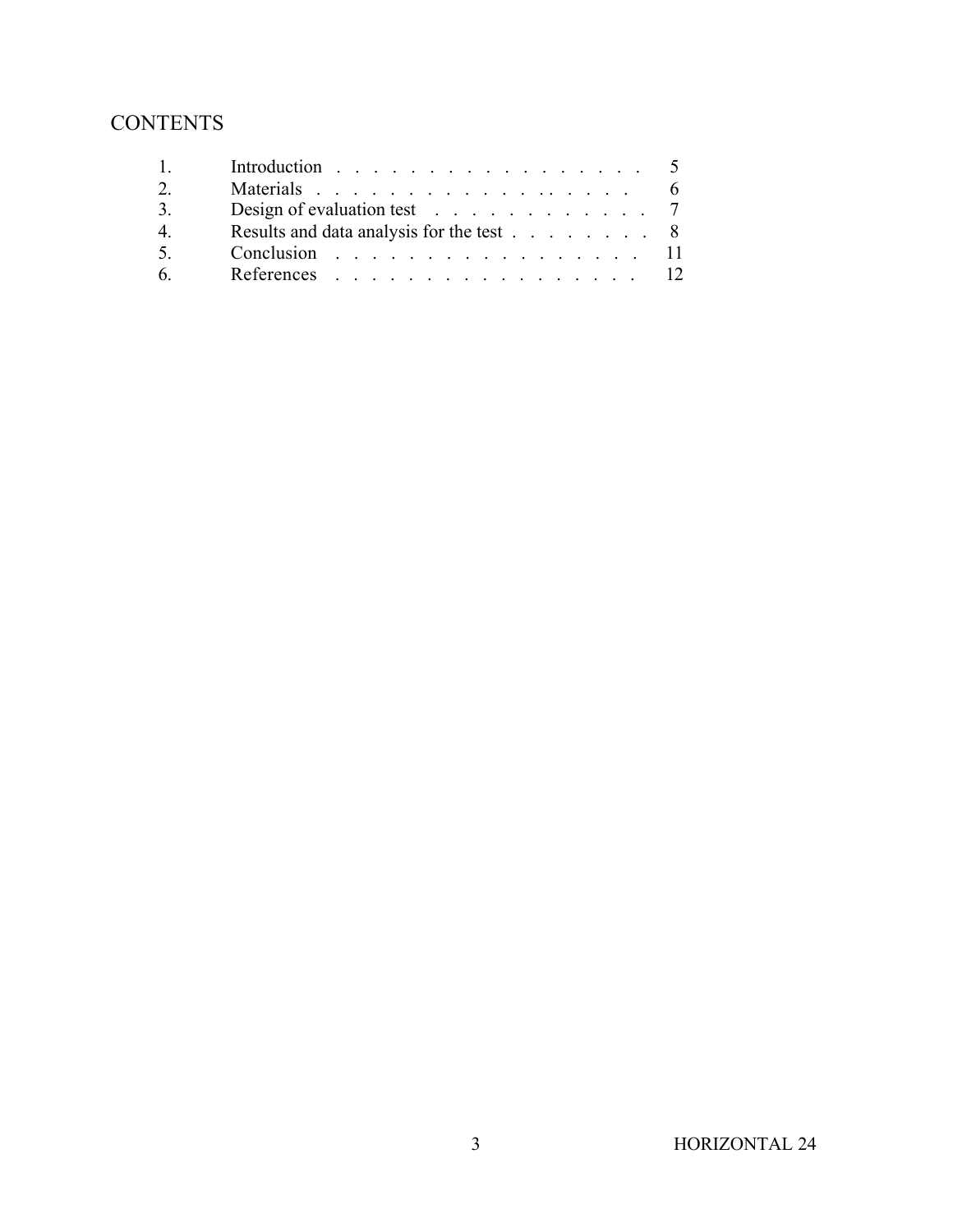### LIST OF TABLES

- Table 1 The solutions tested and the measured results for mercury in nitric acid solution 9
- Table 2 The solutions tested and the measured results for mercury in nitric acid solution 10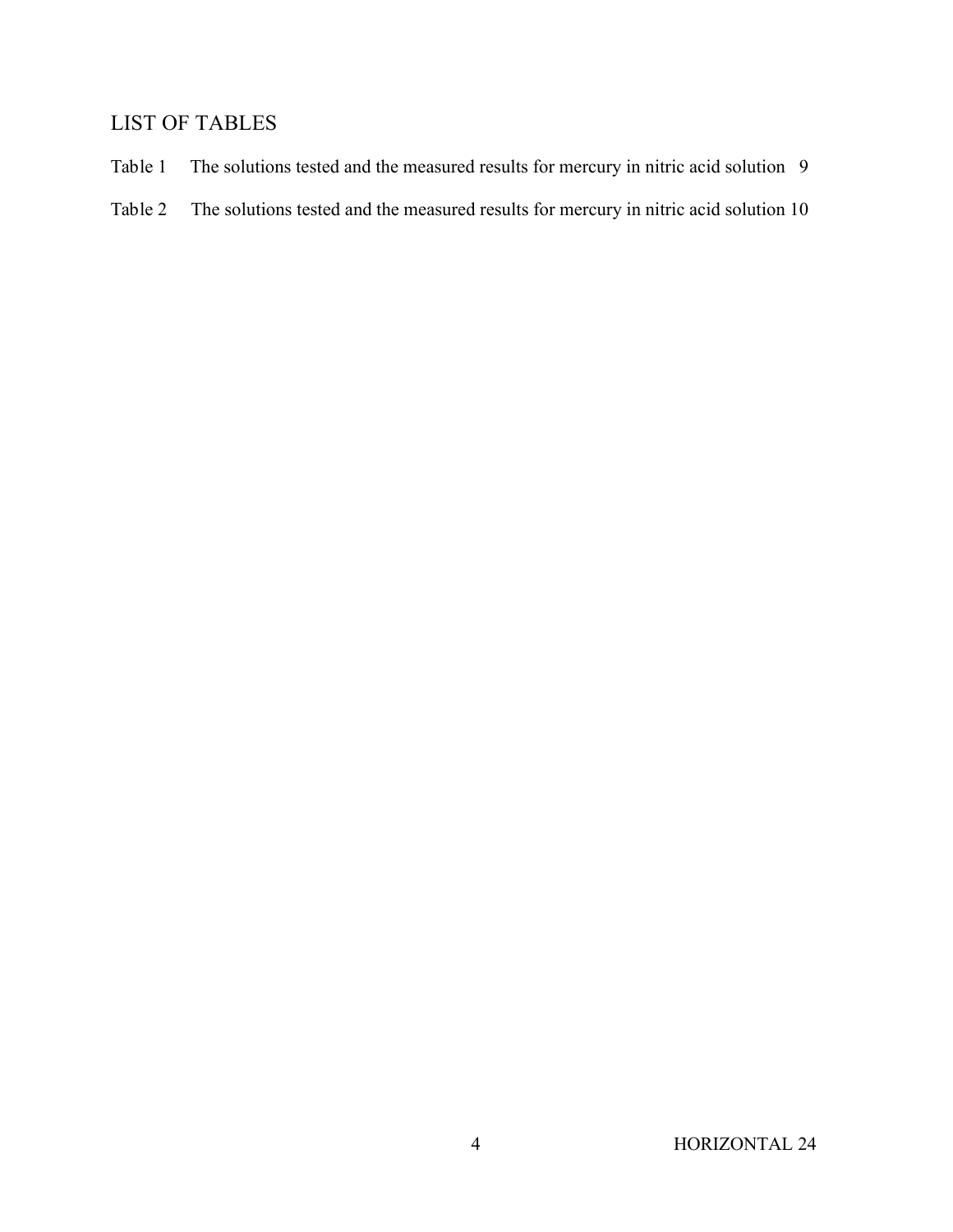#### 1. INTRODUCTION

The present report covers the activity for Horizontal-Inorg, work package 6, Ruggedness test for a horizontal European standard for determination of mercury in sewage sludge and comparable matrices.

The ruggedness test is performed for the standard identified during the desk study carried out during Phase I of the present programme (1).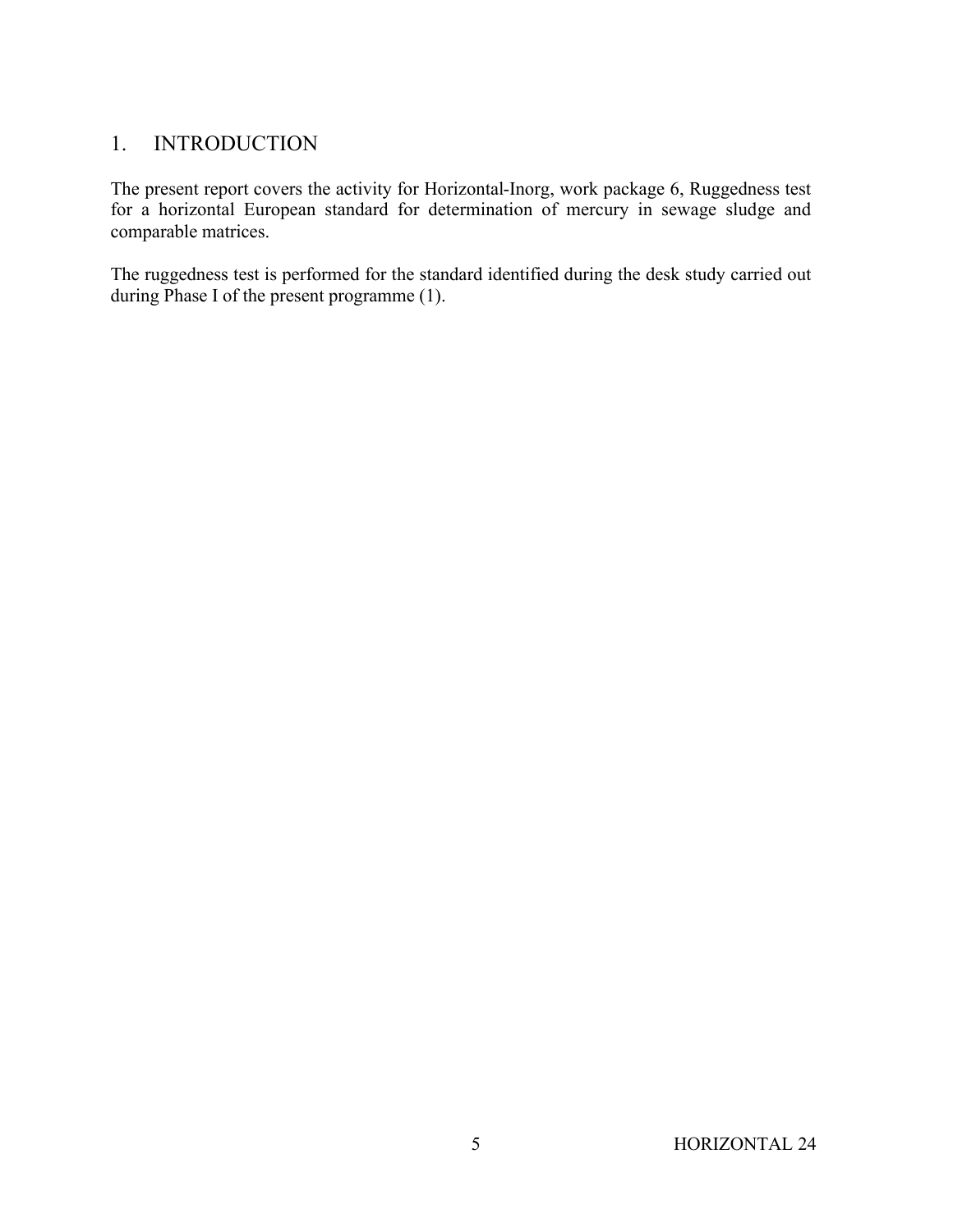#### 2. MATERIALS

Mercury has a unique property  $-$  it is the only metal exhibiting a considerable vapour pressure at room temperature, the vapour being stable and monoatomic – and it does not react readily with atmospheric oxygen. Hence, mercury produced in elemental form by reduction of its compounds can be entrained in a stream of inert gas, or even air, and measured by the atomic absorption of the cold vapour without the need of either flame or flameless atomizers, or measured by atomic fluorescence.

As the determination procedure is strictly given, the possible sensitivity to changes in procedure is closely connected to the variations in the concentrations of other elements and compounds in the digested solutions. The digestion procedure is given elsewhere (2), and the matrix of the solutions are defined by these procedures, dominated by the acid used for the digestion. The acid from the digestion is the dominating part of the matrix, and will be approximately constant for all samples. The varying components in the matrix will be the contributions from the sample itself, this being other metals or anions from the digested sample.

Therefore a series of samples have been prepared with an acid concentration corresponding to the digestion solutions, based on either nitric acid or aqua regia after dilution of the digested sample, as described in the digestion document (2). The different cations to be tested was added as a solution of the nitrate or the chloride salt of the metal to be tested. The anions were taken from a solution of a stoichiometric sodium salt containing the actual anion.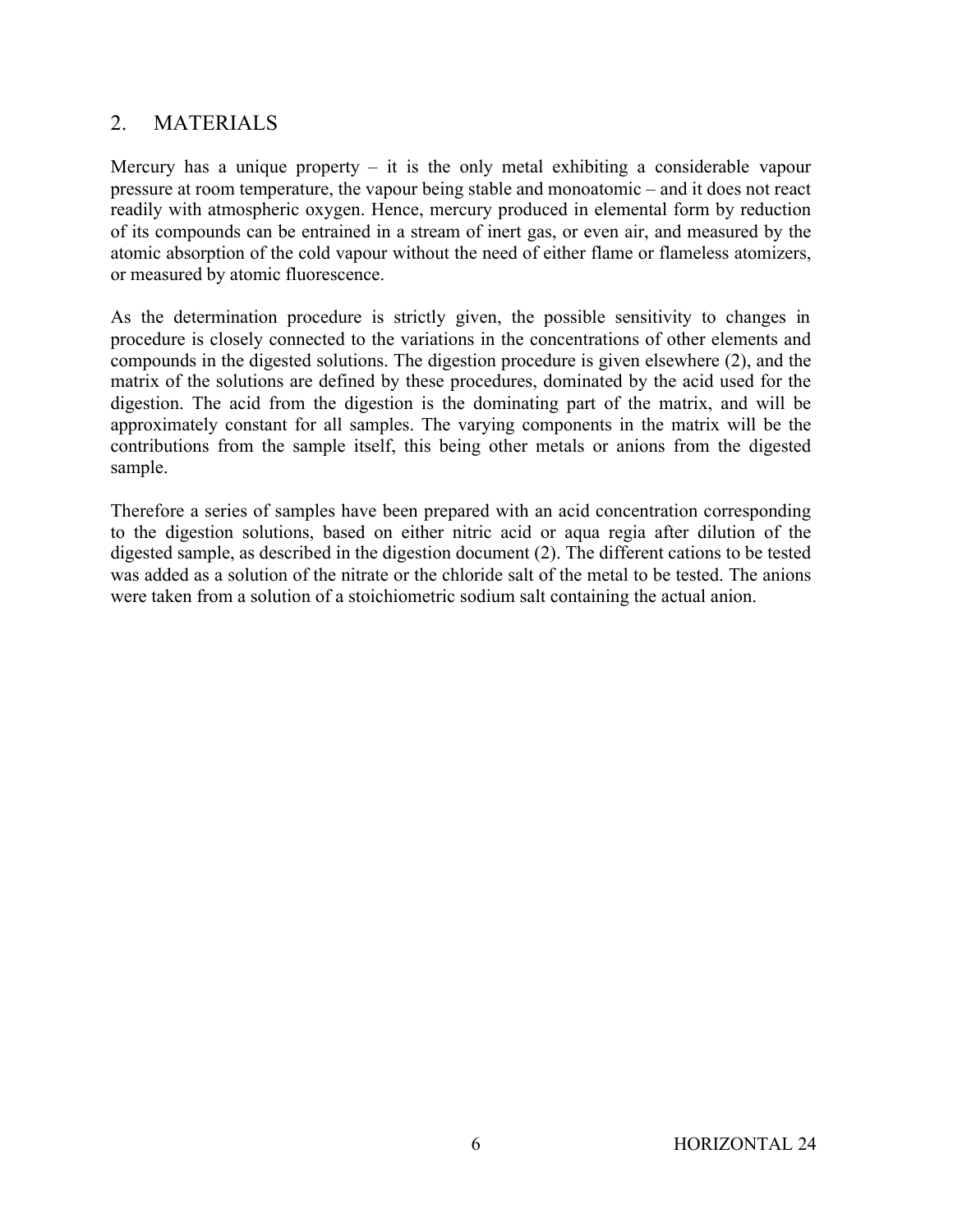## 3. DESIGN OF EVALUATION TEST

A series of solutions were prepared in 100 ml volumetric flasks, 200 µl of a working solution containing 100 µg/l mercury was added to give 0,2 µg/l of mercury in the final solutions. The concentration of acid was 25 ml nitric acid in 100 ml, or 7 ml nitric acid and 21 ml hydrochloric acid in 100 ml, respectively, corresponding to the nitric acid and the aqua regia digestion solutions. The ion to be tested for interference was added from a stock solution before diluting to the mark. The solutions prepared and tested is given in table 1 and 2 together with the results, for the nitric acid and aqua regia solutions, respectively.

As the digestion acids are the source of the anions nitrate, or a mixture of chloride and nitrate, these ions will be present in approximately constant concentrations in all the samples, and the test with these ions will only include minor variations in their concentrations. The anions to be tested are therefore fluoride, bromide, iodide, phosphate, and sulfate. In addition the possible interference from the metals arsenic, bismuth, antimony, selenium, silver, aluminium, iron, manganese, copper and zinc also was tested.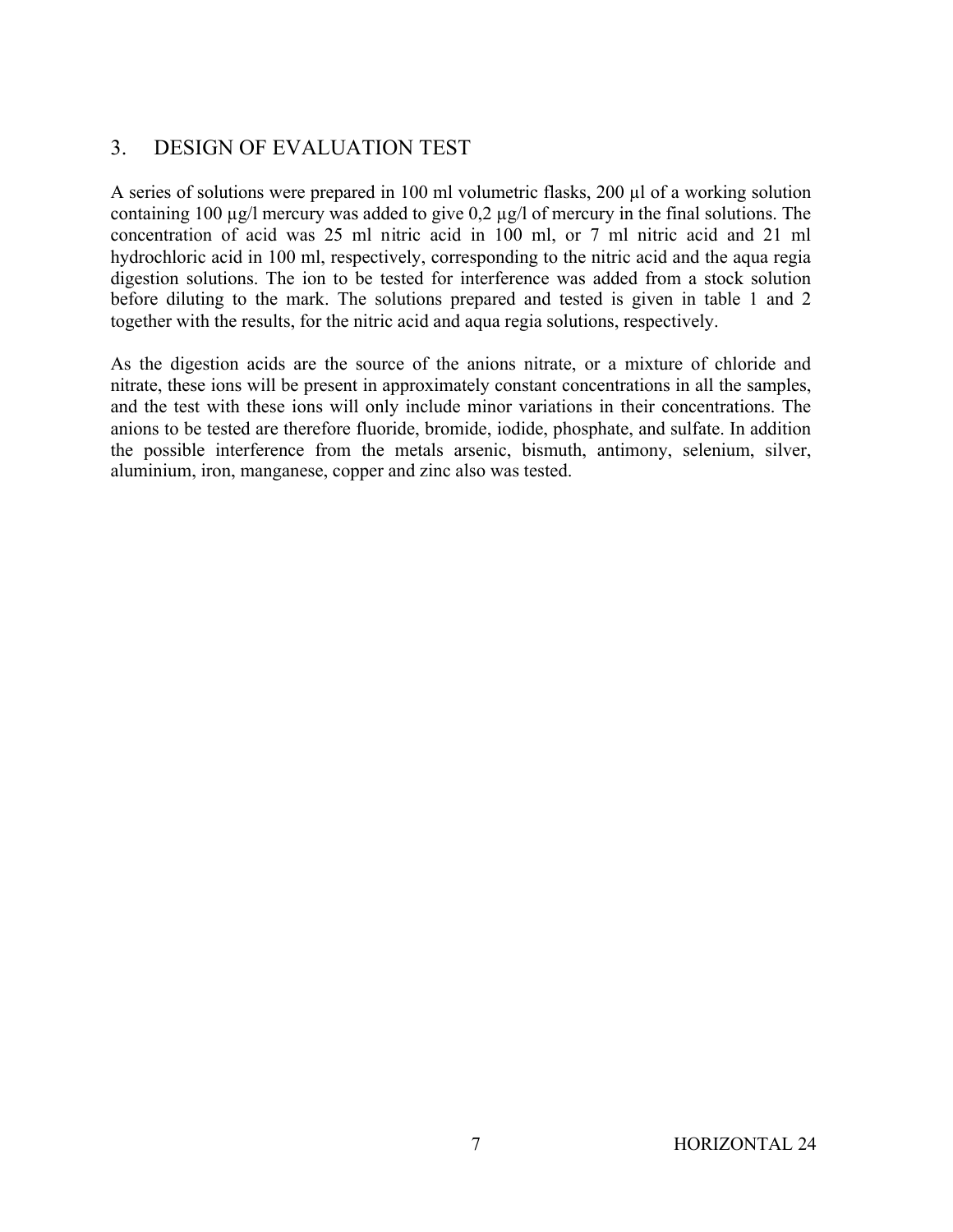# 4. RESULTS AND DATA ANALYSIS FOR THE TEST

| mg/l added<br>Ion          | $\mu$ g/l Hg       |
|----------------------------|--------------------|
|                            |                    |
| Fluoride<br>100            | 0,370              |
| 20                         | 0,269              |
| $\frac{5}{1}$              | 0,250              |
|                            | 0,211              |
| 0,1                        | 0,205              |
| <b>Bromide</b><br>1000     | 0,131              |
| 100                        | 0,204              |
| Iodide<br>$\overline{0,5}$ | 0,250              |
| $\overline{0,2}$           | 0,230              |
| 0,1                        | 0,216              |
| Sulfate<br>1000            | 0,200              |
| 100                        | 0,201              |
| 1000<br>Phosphate          | 0,207              |
| 100                        | 0,204              |
| Arsenic<br>100             | 0,210              |
| 10                         | 0,202              |
| $\overline{2}$             | 0,206              |
| <b>Bismuth</b><br>100      | 0,214              |
| 10                         | 0,199              |
| $\overline{2}$             | 0,206              |
| 100<br>Antimony            | 0,236              |
| $\overline{10}$            | 0,210              |
| $\overline{2}$             | 0,208              |
| 100<br>Selenium            | 0,132              |
| 10                         | 0,191              |
| $\overline{2}$             | 0,199              |
| 5<br>Silver                | 0,180              |
| $\overline{1}$             | 0,194              |
| 0,5                        | 0,200              |
| 1000<br>Aluminium          | 0,197              |
| 100                        | 0,205              |
| 1000<br>Iron               | 0,272              |
| $\overline{200}$           | 0,222              |
| 100                        | 0,200              |
| 1000<br>Manganese          | $\overline{0,196}$ |
| 10                         | 0,204              |
| 1000<br>Copper             | 0,189              |
| $\overline{100}$           | $\overline{0,199}$ |
| 1000<br>Zinc               | 0,197              |
| 100                        | 0,199              |

Table 1. The solutions tested and the measured results for mercury in nitric acid solutions.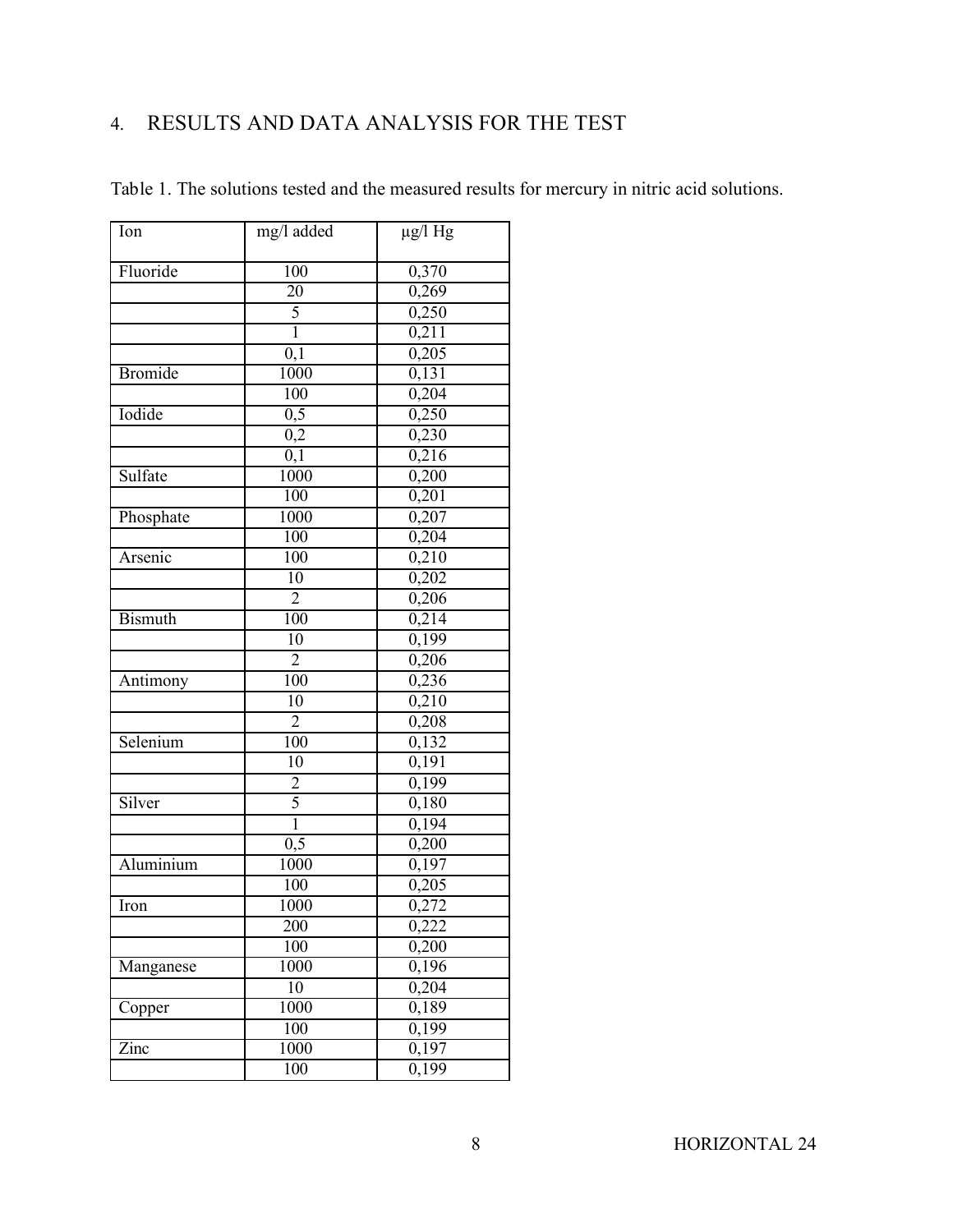As the digestion procedure is given, either using nitric acid or using aqua regia, the possible content of volatile organic compounds that might have some absorbance in the UV region are removed, and will not cause any problems in the determination step for mercury.

Systematic deviations up to  $\pm$  5 % has been defined as acceptable here, which means that the mercury results in the test should be within the concentration range  $0.19 - 0.21$  mg/l to be recorded as acceptable. However, in practical life wider limits are very often used.

Even low concentrations of fluoride interfere on the mercury determination, and introduces a strongly positive deviation in the mercury results. At a concentration of 0,1 mg/l the deviation is acceptable. A positive interference is also affected by iodide at very low concentrations, and at a concentration of 0,1 mg/l the deviation is  $+ 8$  %. Bromide show a negative deviation at very high concentrations, however, at 100 mg/l the effect is eliminated.

Arsenic at concentrations about 100 mg/l are leading to deviations within acceptable limits, while bismuth and antimony are leading to positive interferences at this concentration level. Selenium leads to strongly negative interferences at a concentration of 100 mg/l, but is acceptable at 10 mg/l.

Some heavy metals lead to systematic interferences, however, this is only in very high concentrations. Thus the positive deviation caused by iron disappears at a concentration of 100 mg/l. An exception is silver, which is leading to negative deviations even at rather low concentrations, at 1 mg/l the effect is reduced to an acceptable level. Most metals up to 100 mg/l do not interfere.

The interferences which occur due to the presence of other elements in the matrix are dependent on the choice of reducing agent. Fewer interferences from heavy metals arise if tin(II) chloride is used rather than sodium tetrahydroborate.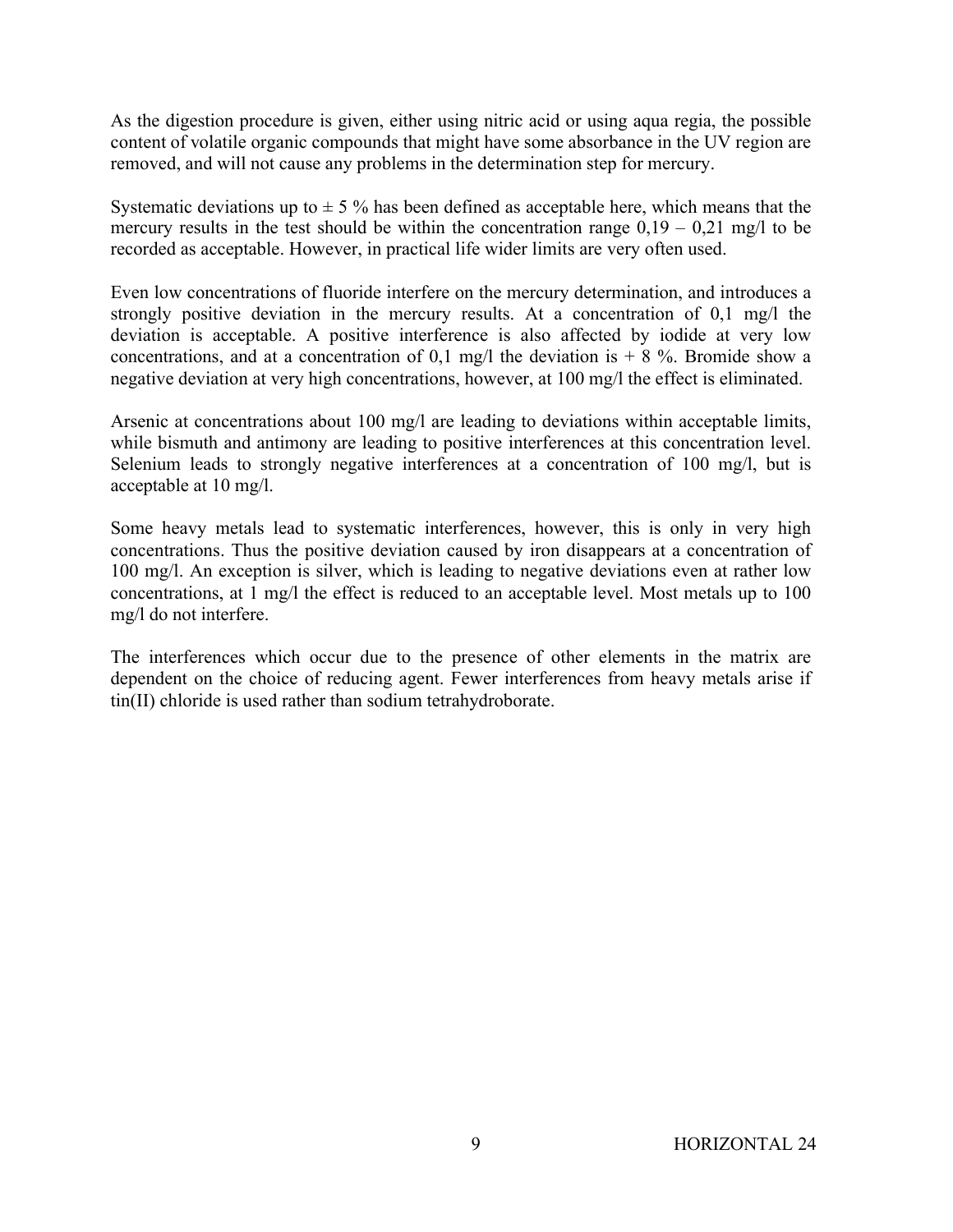| Ion                | mg/l added      | $\mu$ g/l Hg       |
|--------------------|-----------------|--------------------|
| Fluoride           | 10              | 0,225              |
|                    | ī               | 0,212              |
|                    | 0,1             | 0,202              |
| <b>Bromide</b>     | 1000            | 0,182              |
|                    | 100             | 0,190              |
| Iodide             | $\mathbf{1}$    | 0,290              |
|                    | 0,1             | 0,199              |
| Sulfate            | 1000            | 0,212              |
| Phosphate          | 1000            | 0,212              |
| Arsenic            | $\overline{10}$ | 0,220              |
|                    | $\overline{2}$  | 0,200              |
| <b>Bismuth</b>     | 100             | 0,215              |
|                    | 10              | 0,208              |
|                    | $\overline{1}$  | 0,206              |
| Antimony           | 100             | 0,226              |
|                    | $\overline{10}$ | 0,210              |
|                    | $\overline{1}$  | 0,208              |
| Selenium           | 100             | 0,130              |
|                    | $\overline{10}$ | 0,188              |
|                    | $\mathbf{1}$    | 0,196              |
| Silver             | $\frac{5}{1}$   | 0,188              |
|                    |                 | 0,206              |
| Aluminium          | 1000            | 0,196              |
| Iron               | 1000            | $\overline{0,202}$ |
|                    | 200             | 0,199              |
| Manganese          | 1000            | $\overline{0,}198$ |
|                    | $\overline{10}$ | 0,206              |
| Copper             | 1000            | 0,197              |
| $\overline{Z}$ inc | 1000            | $\overline{0,199}$ |

Table 2. The solutions tested and the measured results for mercury in aqua regia solutions.

As for nitric acid digests fluoride interfere even in rather low concentrations, producing a positive deviation in the observed signal. At about 1 mg/l the deviation is within the acceptable limit. Iodide leads to deviationg results at even lower concentrations, at 0,1 mg/l the deviation is within the acceptance limit. Bromide in very high concentrations leads to systematically too low results.

Arsenic, bismuth and antimony lead to systematically too high results if present in high concentrations, acceptable results are obtained at concentrations of 10 mg/l or lower. High concentration of selenium leads to systematically low results.

Very few heavy metals lead to systematic interferences, most metals up to 100 mg/l do not interfere. An exception is silver, which is leading to negative deviations even at rather low concentrations, at 1 mg/l the effect is reduced to an acceptable level.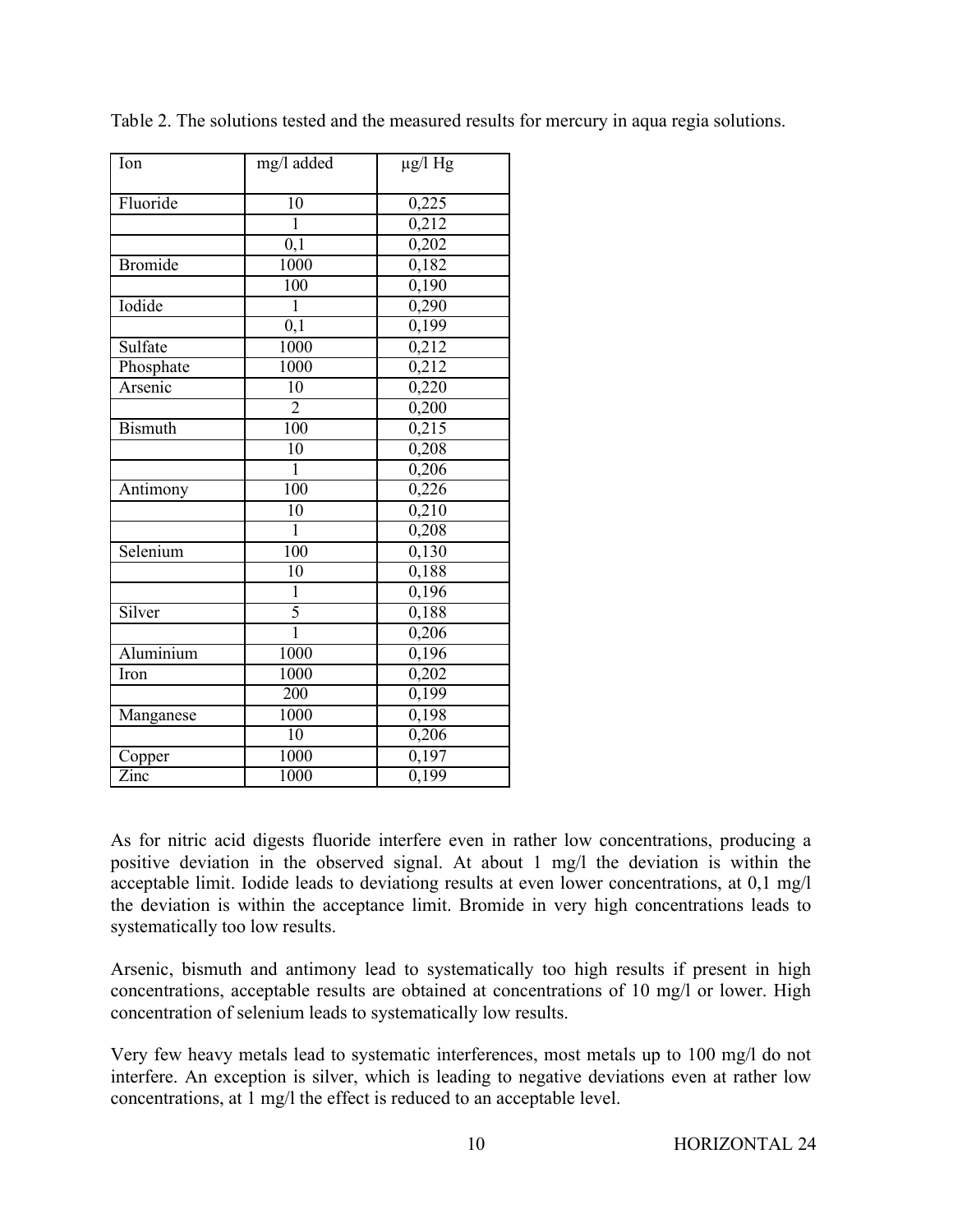#### 5. CONCLUSION

| Element        | Nitric acid | Aqua regia |
|----------------|-------------|------------|
| Fluoride       | 1           | 1          |
| <b>Bromide</b> | 100         | 100        |
| Iodide         | 0,1         | 0,1        |
| Sulphate       | 1000        | 1000       |
| Phosphate      | 1000        | 1000       |
| Arsenic        | 100         | 10         |
| <b>Bismuth</b> | 100         | 10         |
| Antimony       | 10          | 10         |
| Selenium       | 10          | 10         |
| Silver         | 1           | 1          |
| Aluminium      | 1000        | 1000       |
| Iron           | 100         | 1000       |
| Manganese      | 1000        | 1000       |
| Copper         | 1000        | 1000       |
| Zinc           | 1000        | 1000       |

Table 3. Maximum concentrations (in mg/l) of elements which do not interfere in the determination of mercury in nitric acid and aqua regia solutions.

In table 3 is given the maximum concentrations of elements which do not lead to greater systematical deviations than about  $\pm$  5 %. Depending on the equipment used there may be observed minor differences from the information given in this table. For this test it was used stannium chloride as reduction agent, sodium tetrahydroborate may lead to somewhat different deviations for some elements.

There are very small differences between the interference effects observed in nitric acid and aqua regia solutions for the determination of mercury in digested solutions.